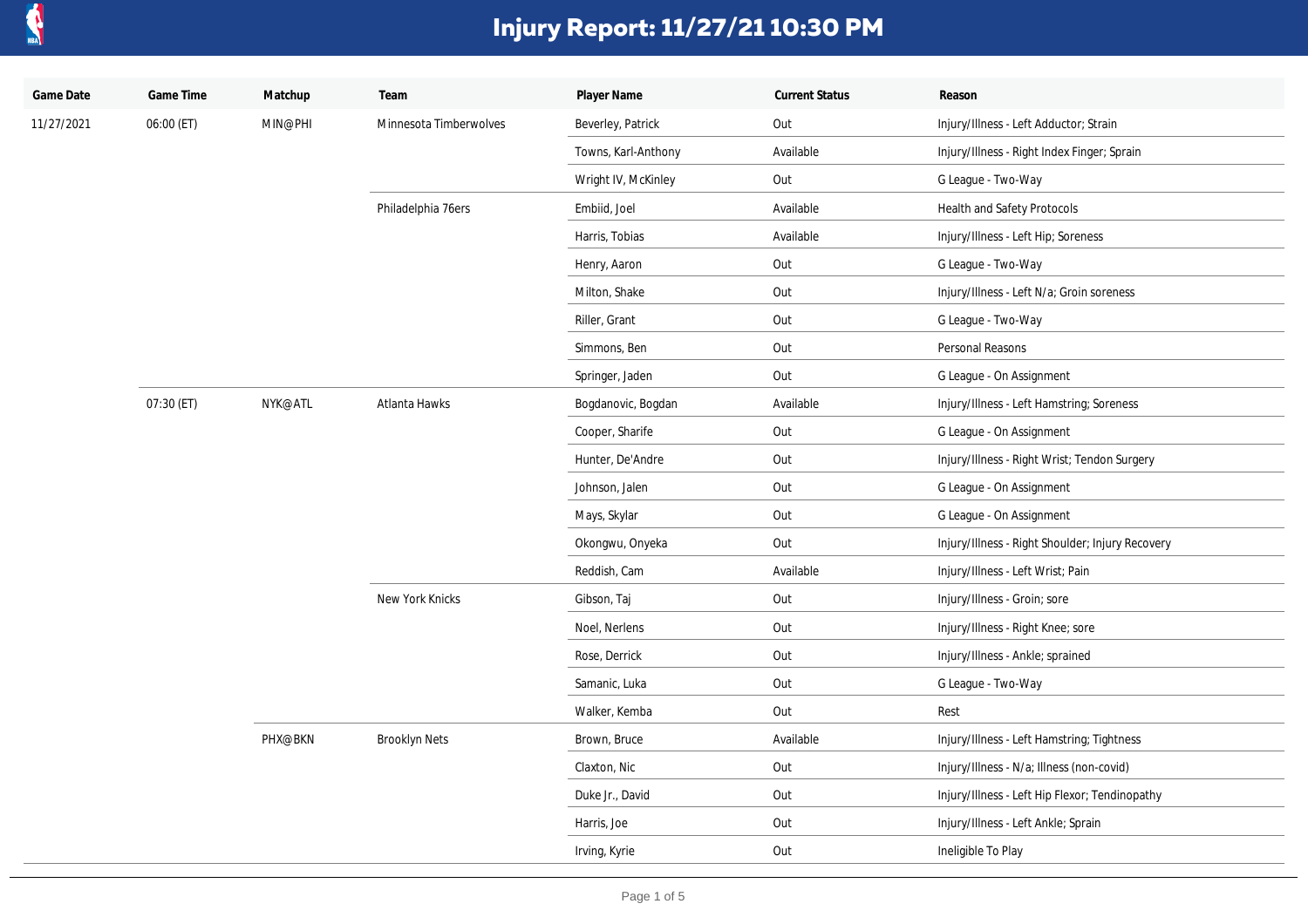

| Game Date | Game Time  | Matchup | Team                       | Player Name       | <b>Current Status</b>     | Reason                                         |
|-----------|------------|---------|----------------------------|-------------------|---------------------------|------------------------------------------------|
|           |            |         | Phoenix Suns               | Kaminsky, Frank   | Out                       | Injury/Illness - Right Knee; Stress Reaction   |
|           |            |         |                            | McGee, JaVale     | Available                 | Injury/Illness - Right Ankle; Soreness         |
|           |            |         |                            | Nader, Abdel      | Out                       | Injury/Illness - Right Knee; Injury Management |
|           |            |         |                            | Saric, Dario      | Out                       | Injury/Illness - Right Acl; Tear               |
|           | 08:00 (ET) | CHA@HOU | Charlotte Hornets          | Carey Jr., Vernon | Out                       | G League - On Assignment                       |
|           |            |         |                            | Kulboka, Arnoldas | Out                       | G League - Two-Way                             |
|           |            |         |                            | Lewis, Scottie    | Out                       | G League - Two-Way                             |
|           |            |         |                            | Plumlee, Mason    | Out                       | Injury/Illness - Right Calf; Strain            |
|           |            |         |                            | Thor, JT          | Out                       | G League - On Assignment                       |
|           |            |         | <b>Houston Rockets</b>     | Christopher, Josh | Out                       | G League - On Assignment                       |
|           |            |         |                            | Garuba, Usman     | Out                       | G League - On Assignment                       |
|           |            |         |                            | Green, Jalen      | Out                       | Injury/Illness - Left Hamstring; Strain        |
|           |            |         |                            | Nix, Daishen      | Out                       | G League - Two-Way                             |
|           |            | MIA@CHI | Chicago Bulls              | Cook, Tyler       | Out                       | G League - Two-Way                             |
|           |            |         |                            | Dotson, Devon     | Out                       | G League - Two-Way                             |
|           |            |         |                            | Simonovic, Marko  | Out                       | G League - On Assignment                       |
|           |            |         |                            | Williams, Patrick | Out                       | Injury/Illness - Left Wrist; Ligament Tear     |
|           |            |         | Miami Heat                 | Garrett, Marcus   | Out                       | G League - Two-Way                             |
|           |            |         |                            | Herro, Tyler      | Out                       | Injury/Illness - Overall Body; Soreness        |
|           |            |         |                            | Morris, Markieff  | Out                       | Injury/Illness - Neck; Whiplash                |
|           |            |         |                            | Oladipo, Victor   | Out                       | Injury/Illness - Right Knee; Injury Recovery   |
|           |            | ORL@CLE | <b>Cleveland Cavaliers</b> | Fall, Tacko       | Out<br>G League - Two-Way |                                                |
|           |            |         |                            | Mobley, Evan      | Available                 | Injury/Illness - Right Elbow; Sprain           |
|           |            |         |                            | Nembhard Jr., RJ  | Out                       | G League - Two-Way                             |
|           |            |         |                            | Sexton, Collin    | Out                       | Injury/Illness - Left Knee; Meniscal Tear      |
|           |            |         |                            | Stevens, Lamar    | Available                 | Injury/Illness - Right Ankle; Sprain           |
|           |            |         |                            | Wade, Dean        | Out                       | Injury/Illness - Left Calf; Strain             |
|           |            |         |                            |                   |                           |                                                |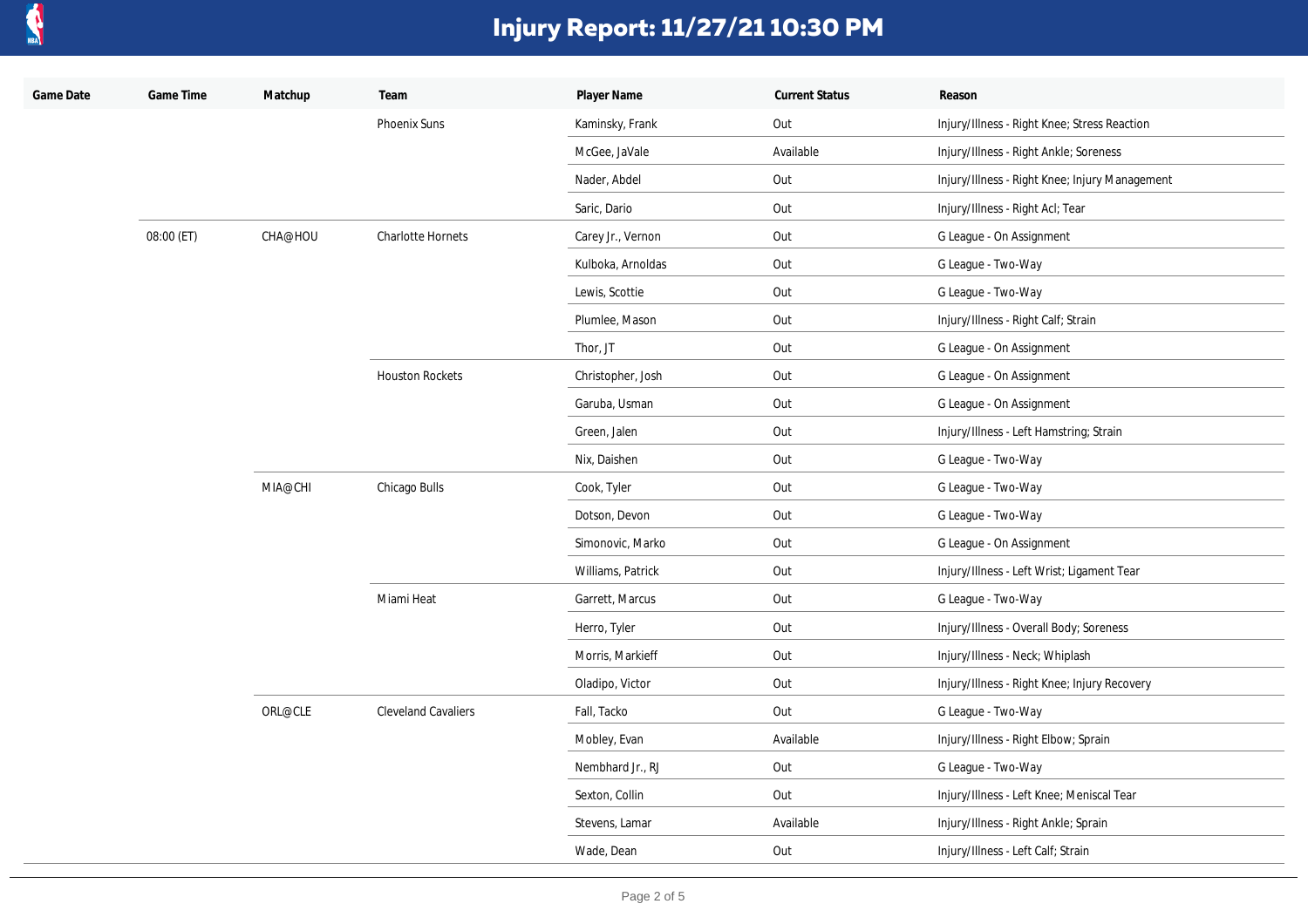

| Game Date  | Game Time  | Matchup | Team                         | Player Name              | <b>Current Status</b> | Reason                                                                     |
|------------|------------|---------|------------------------------|--------------------------|-----------------------|----------------------------------------------------------------------------|
|            |            |         | Orlando Magic                | Anthony, Cole            | Out                   | Injury/Illness - Right Ankle; Sprain                                       |
|            |            |         |                              | Bamba, Mo                | Out                   | Injury/Illness - Back; Low spasms                                          |
|            |            |         |                              | Carter-Williams, Michael | Out                   | Injury/Illness - Left Ankle; Injury recovery; Health & safety<br>protocols |
|            |            |         |                              | Fultz, Markelle          | Out                   | Injury/Illness - Left Knee; Injury recovery                                |
|            |            |         |                              | Isaac, Jonathan          | Out                   | Injury/Illness - Left Knee; Injury recovery                                |
|            |            |         |                              | Moore, E'Twaun           | Out                   | Injury/Illness - Left Knee; Sprain                                         |
|            |            |         |                              | Ross, Terrence           | Available             | Injury/Illness - Back; Low spasms                                          |
|            | 08:30 (ET) | WAS@DAL | <b>Dallas Mavericks</b>      | Brunson, Jalen           | Out                   | Injury/Illness - Left Foot; Injury                                         |
|            |            |         |                              | Ntilikina, Frank         | Out                   | Injury/Illness - Right Calf; Strain                                        |
|            |            |         | <b>Washington Wizards</b>    | Ayayi, Joel              | Out                   | G League - Two-Way                                                         |
|            |            |         |                              | Bryant, Thomas           | Out                   | Injury/Illness - Left Knee; Left ACL injury recovery                       |
|            |            |         |                              | Dinwiddie, Spencer       | Out                   | Injury/Illness - Right Knee; Right knee injury maintenance                 |
|            |            |         |                              | Hachimura, Rui           | Out                   | Not With Team                                                              |
|            |            |         |                              | Todd, Isaiah             | Out                   | G League - On Assignment                                                   |
|            |            |         |                              | Winston, Cassius         | Out                   | G League - Two-Way                                                         |
|            | 09:00 (ET) | NOP@UTA | <b>New Orleans Pelicans</b>  | Hommes, Daulton          | Out                   | Injury/Illness - Right Fibular; Stress Fracture                            |
|            |            |         |                              | Louzada, Didi            | Out                   | League Suspension                                                          |
|            |            |         |                              | Williamson, Zion         | Out                   | Injury/Illness - Right Foot; Fracture                                      |
|            |            |         | Utah Jazz                    | Azubuike, Udoka          | Out                   | Injury/Illness - Right Ankle; Injury                                       |
|            |            |         |                              | O'Neale, Royce           | Out                   | Injury/Illness - Right Foot/ankle; Sprain                                  |
| 11/28/2021 | 03:30 (ET) | GSW@LAC | <b>Golden State Warriors</b> | Dowtin, Jeff             | Out                   | G League - Two-Way                                                         |
|            |            |         |                              | Iguodala, Andre          | Out                   | Injury/Illness - Right Knee; Soreness                                      |
|            |            |         |                              | Lee, Damion              | Out                   | Personal Reasons                                                           |
|            |            |         |                              | Moody, Moses             | Questionable          | Injury/Illness - Right Shoulder; Soreness                                  |
|            |            |         |                              | Thompson, Klay           | Out                   | Injury/Illness - Right Achilles Tendon; Injury Recovery                    |
|            |            |         |                              | Wiseman, James           | Out                   | Injury/Illness - Right Knee; Injury Recovery                               |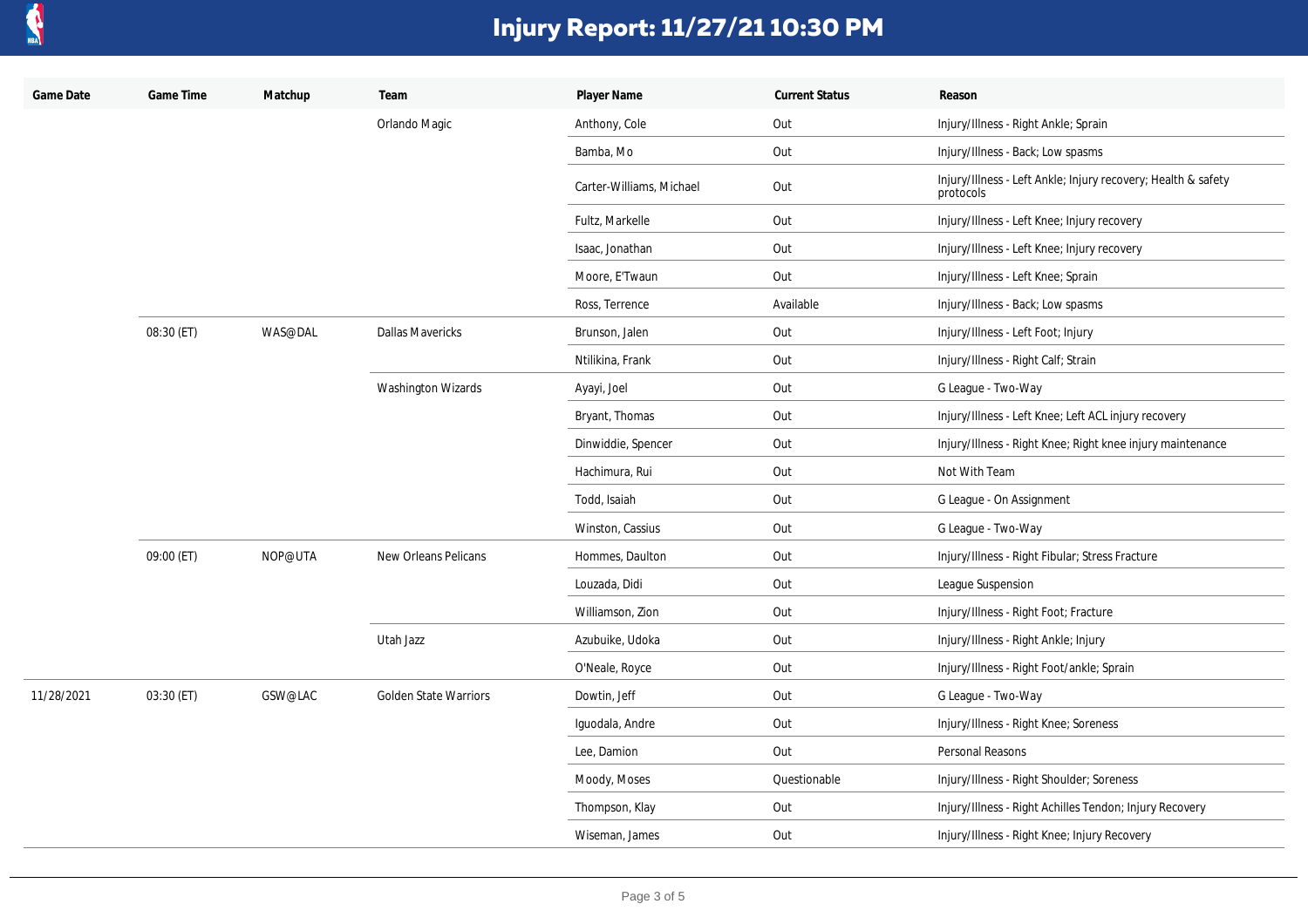

| Game Date | Game Time  | Matchup | Team                     | Player Name          | <b>Current Status</b> | Reason                                             |
|-----------|------------|---------|--------------------------|----------------------|-----------------------|----------------------------------------------------|
|           |            |         | LA Clippers              | Batum, Nicolas       | Out                   | Health and Safety Protocols                        |
|           |            |         |                          | Boston Jr., Brandon  | Out                   | G League - On Assignment                           |
|           |            |         |                          | Johnson, Keon        | Out                   | G League - On Assignment                           |
|           |            |         |                          | Leonard, Kawhi       | Out                   | Injury/Illness - Right Knee; ACL - Injury Recovery |
|           |            |         |                          | Preston, Jason       | Out                   | Injury/Illness - Right Foot; Injury Recovery       |
|           | 05:00 (ET) | MIL@IND | <b>Indiana Pacers</b>    | Warren, T.J.         | Out                   | Injury/Illness - Left Navicular; Fracture          |
|           |            |         | Milwaukee Bucks          | DiVincenzo, Donte    | Out                   | Injury/Illness - Left Ankle; Injury recovery       |
|           |            |         |                          | Lopez, Brook         | Out                   | Injury/Illness - Back; Soreness                    |
|           |            |         |                          | Ojeleye, Semi        | Out                   | Injury/Illness - Right Calf; Strain                |
|           | 06:00 (ET) | BOS@TOR | <b>Boston Celtics</b>    | Brown, Jaylen        | Questionable          | Return to Competition Reconditioning               |
|           |            |         |                          | Hauser, Sam          | Out                   | G League - Two-Way                                 |
|           |            |         |                          | Schroder, Dennis     | Out                   | Injury/Illness - Right Ankle; Sprain               |
|           |            |         |                          | Thomas, Brodric      | Out                   | G League - Two-Way                                 |
|           |            |         |                          | Williams III, Robert | Out                   | Injury/Illness - Illness; Non-COVID                |
|           |            |         | <b>Toronto Raptors</b>   | Anunoby, OG          | Questionable          | Injury/Illness - Left Hip; Pointer                 |
|           |            |         |                          | Birch, Khem          | Out                   | Injury/Illness - Right Knee; Swelling              |
|           |            |         |                          | Johnson, David       | Out                   | G League - Two-Way                                 |
|           |            |         |                          | Trent Jr., Gary      | Questionable          | Injury/Illness - Right Calf; Contusion             |
|           |            | SAC@MEM | <b>Memphis Grizzlies</b> | Merrill, Sam         | Out                   | Injury/Illness - Left Ankle; Sprain                |
|           |            |         |                          | Morant, Ja           | Out                   | Injury/Illness - Left Knee; Sprain                 |
|           |            |         |                          | Pons, Yves           | Out                   | G League - Two-Way                                 |
|           |            |         | Sacramento Kings         | Barnes, Harrison     | Doubtful              | Injury/Illness - Right Foot; Sprain                |
|           |            |         |                          | Harkless, Maurice    | Questionable          | Injury/Illness - Left Knee; Soreness               |
|           |            |         |                          | Holmes, Richaun      | Out                   | Injury/Illness - -; Non-Covid Illness              |
|           |            |         |                          | Queta, Neemias       | Out                   | G League - Two-Way                                 |
|           |            |         |                          | Woodard II, Robert   | Out                   | G League - On Assignment                           |
|           | 09:30 (ET) | DET@LAL | <b>Detroit Pistons</b>   | Hayes, Killian       | Probable              | Injury/Illness - Left Thumb; Sprain                |
|           |            |         |                          |                      |                       |                                                    |